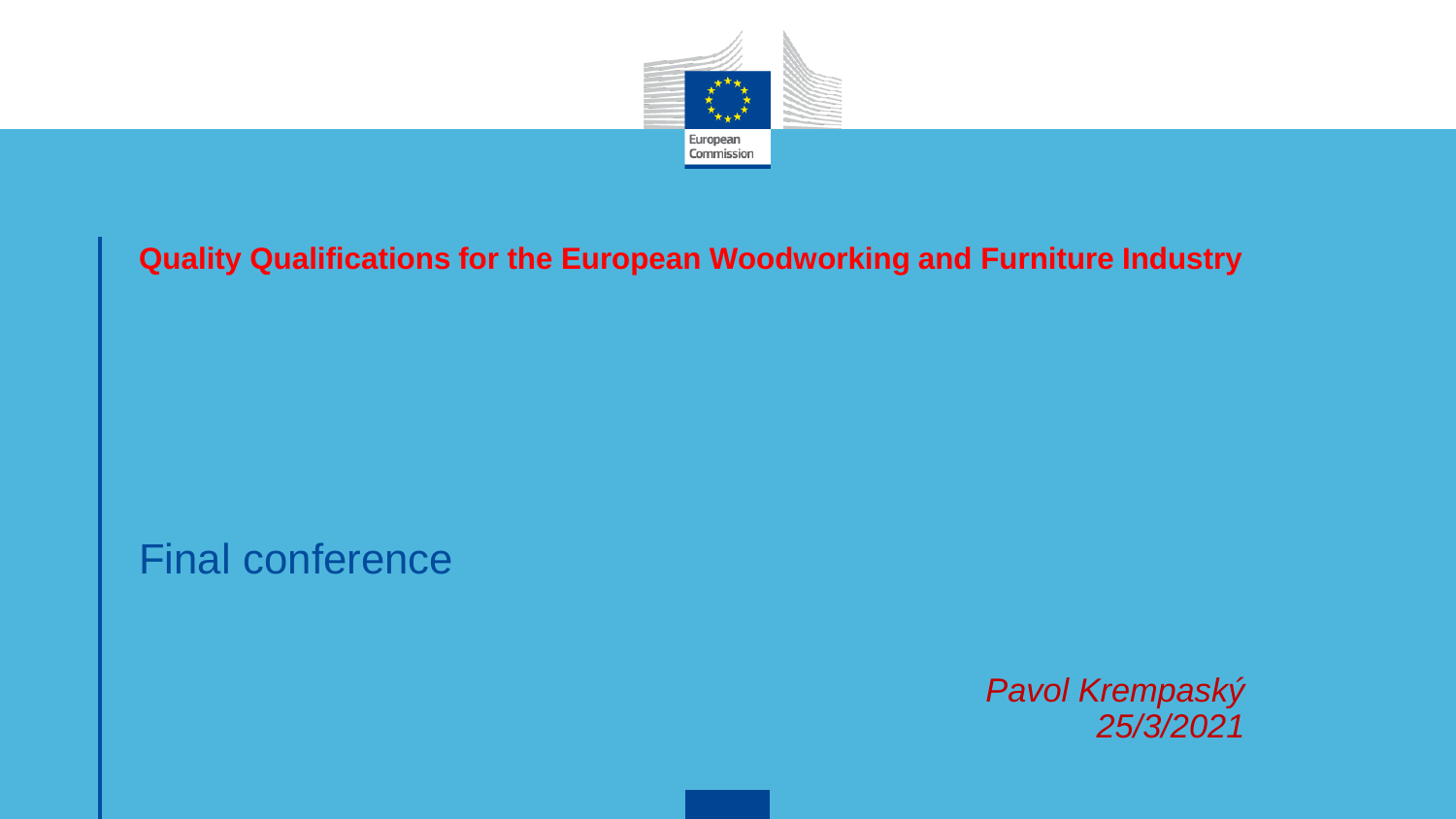#### KEY MESSAGES

• 1. EACEA - Education, Audiovisual and Culture Executive Agency

• 2. SSA – your project

• 3. Approved projects – follow up

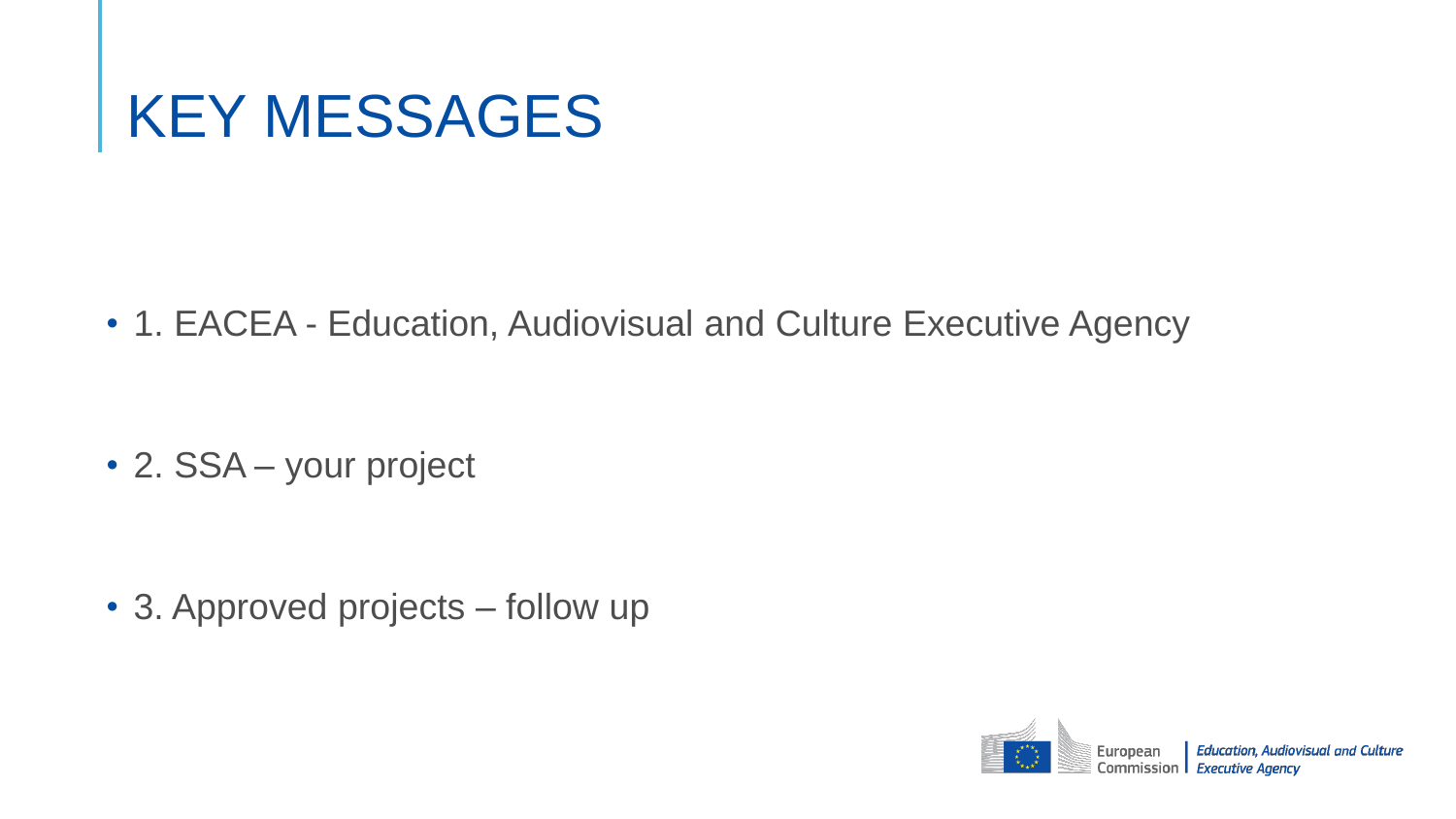

## **EACEA**

Education, Audiovisual and Culture Executive Agency

http://eacea.ec.europa.eu

EACEA-VISITS@ec.europa.eu

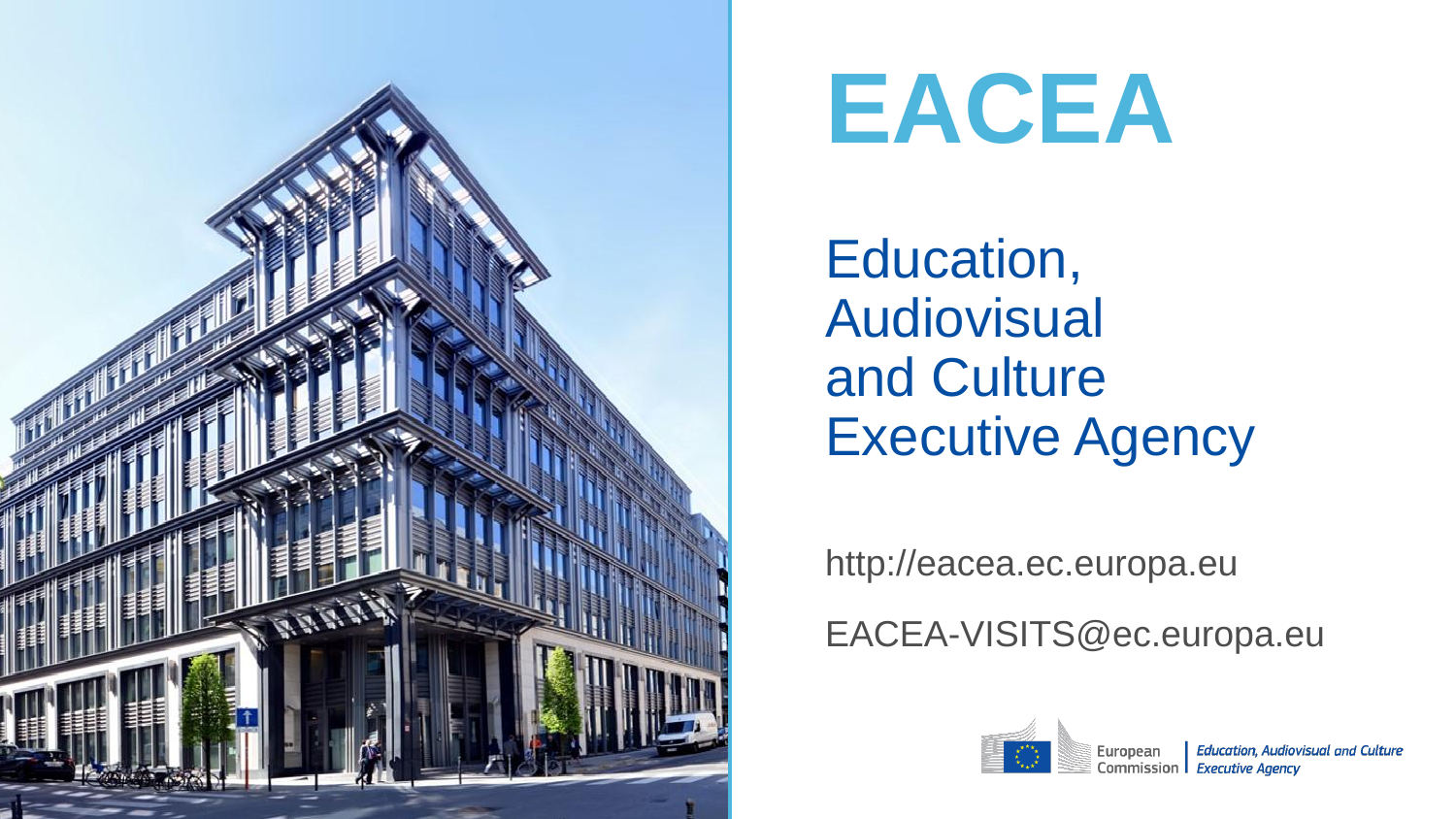## 1. COMPLEMENTARY ROLES

#### **The Commission**

- Policy-making
- Political and budgetary priority-setting
- Annual work programmes
- Chairmanship of programme committees
- Programme evaluation and information
- Supervision of the Agency

#### **The Executive Agency**

- Management of programmes
- Drawing up conditions & guidelines for funding opportunities
- Evaluating applications, selecting projects and signing project agreements
- Financial management
- Contact with beneficiaries
- Monitoring of projects and on-site visits
- Providing feedback to DGs

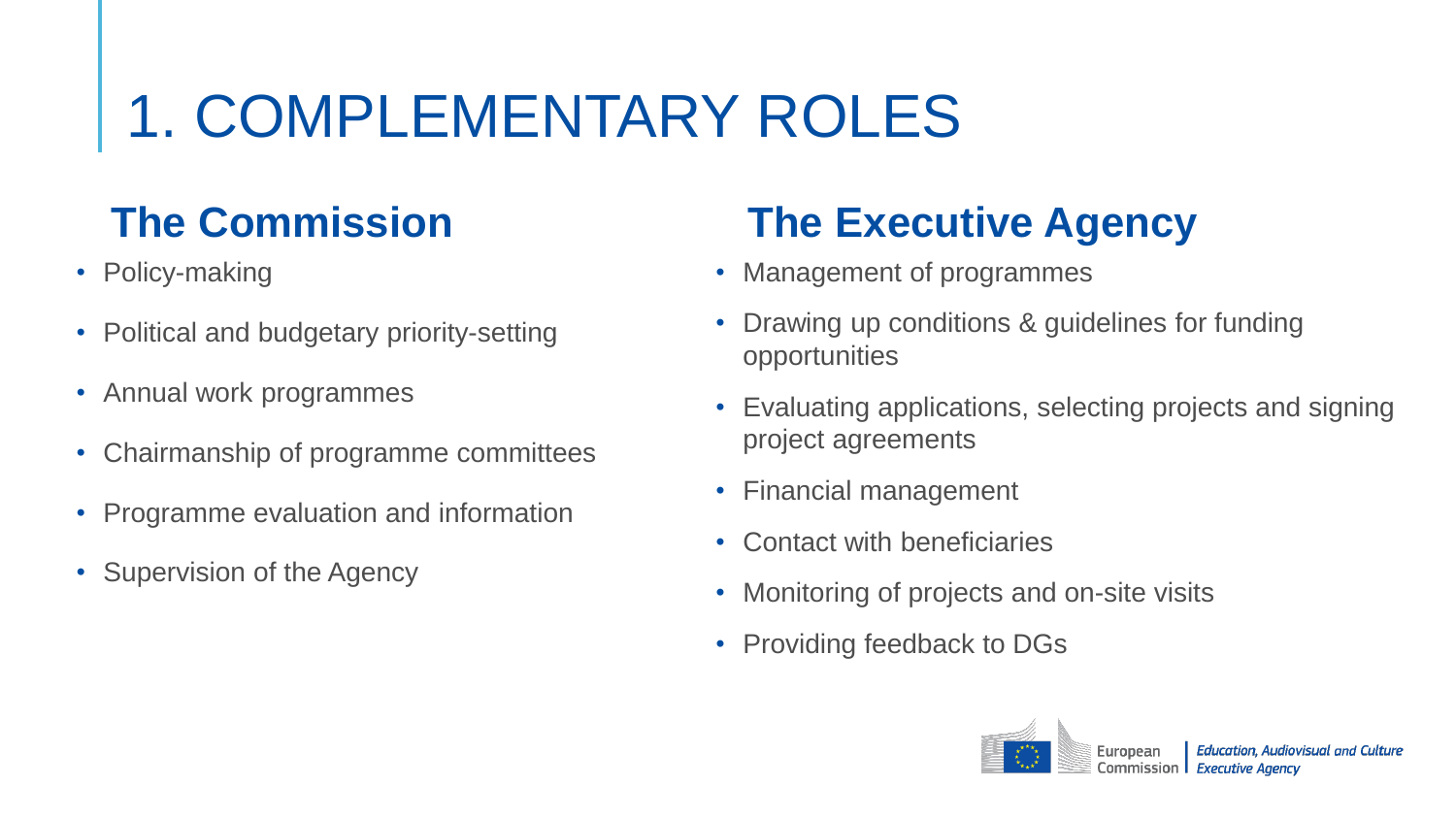#### 2014-2020 PROGRAMMES MANAGED BY EACEA

| Erasmus+<br>$\epsilon$ 3 306 million | <b>Creative Europe</b><br>$\epsilon$ 1 205 million | <b>Europe for Citizens</b><br>€ 165 million |
|--------------------------------------|----------------------------------------------------|---------------------------------------------|
| <b>EU Aid Volunteers</b>             | <b>Intra-Africa</b>                                | <b>European Solidarity</b><br><b>Corps</b>  |
| € 133 million                        | € 20 million                                       | $\epsilon$ 23 million                       |

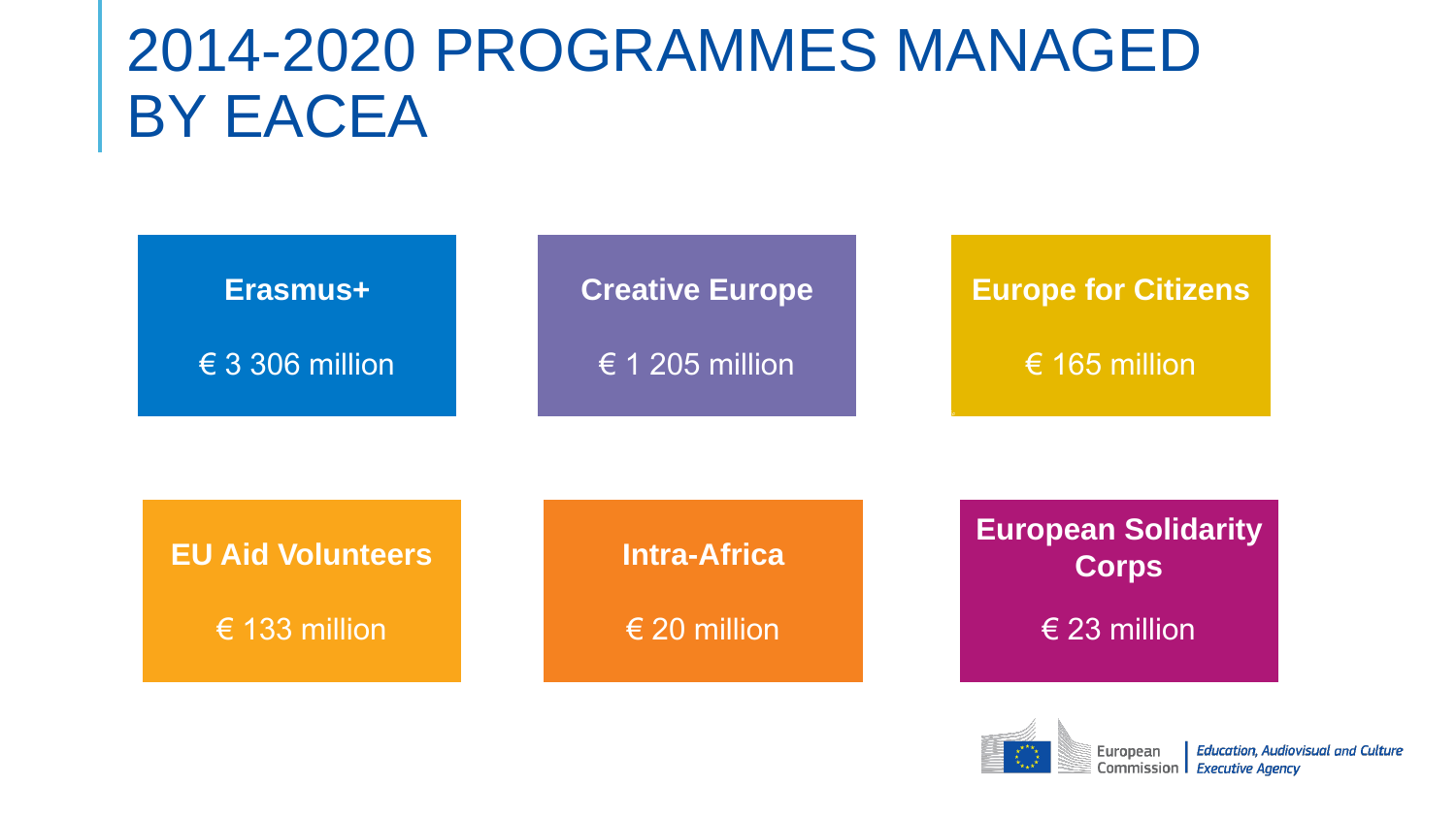### Keep in touch



[https://eacea.ec.europa.eu/homepage\\_en](https://eacea.ec.europa.eu/homepage_en)



 $\blacktriangleright$ 

- Erasmus+ **[Facebook](http://www.facebook.com/EUErasmusPlusProgramme/)** and [Twitter](https://twitter.com/EUErasmusPlus)
- Erasmus+ Sport [Twitter](https://twitter.com/eusport)
- **Creative Europe [Facebook](http://www.facebook.com/CreativeEuropeEU/) and [Twitter](https://twitter.com/europe_creative)**
- **Creative Europe MEDIA [Twitter](https://twitter.com/MEDIAprogEU)**
- Eurydice [Facebook](http://www.facebook.com/EurydiceEU/)
- Humanitarian Aid **[Facebook](http://www.facebook.com/ec.humanitarian.aid), [Twitter](https://twitter.com/eu_echo) and [Instagram](http://www.instagram.com/eu_echo/)**
- **European Solidarity Corps [Facebook](https://www.facebook.com/EuropeanYouthEU/)**
- **EPALE [Facebook,](http://www.facebook.com/EPALE.EU) [Twitter](https://twitter.com/EPALE_EU) and [LinkedIn](http://www.linkedin.com/company/eplatform-for-adult-learning-in-europe-epale-)**
- eTwinning **[Facebook,](http://www.facebook.com/ETwinningeurope/) [Twitter](https://twitter.com/eTwinningEurope) and [YouTube](http://www.youtube.com/channel/UCHzP7WBeHNrNlZ1U8zwvyrg)**
- School Education Gateway [YouTube](http://www.youtube.com/channel/UCSZyLDSh9nn3PZp-SVtQmgw)

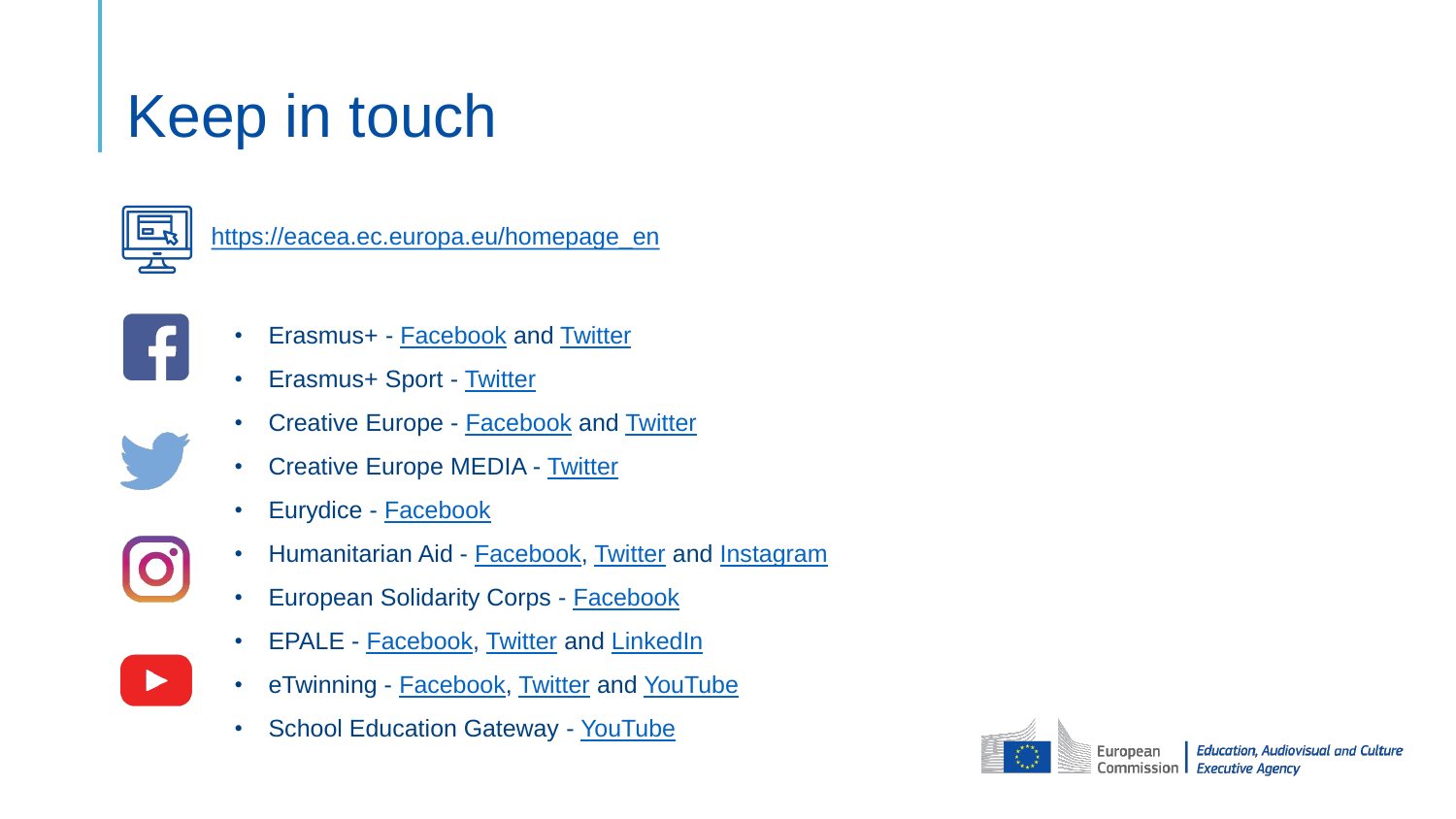### 2. SECTOR SKILLS ALLIANCES PROJECTS

- **Skills gaps** and needs in a sector
- **Curricula** should follow the following key principles:
	- i) **quality assurance**,
	- ii) **learning outcome oriented**,
	- iii) **modular** approach, **work-based learning** periods, **international experience**
- **Recognition**
- **Impact and continuation of the Alliance**

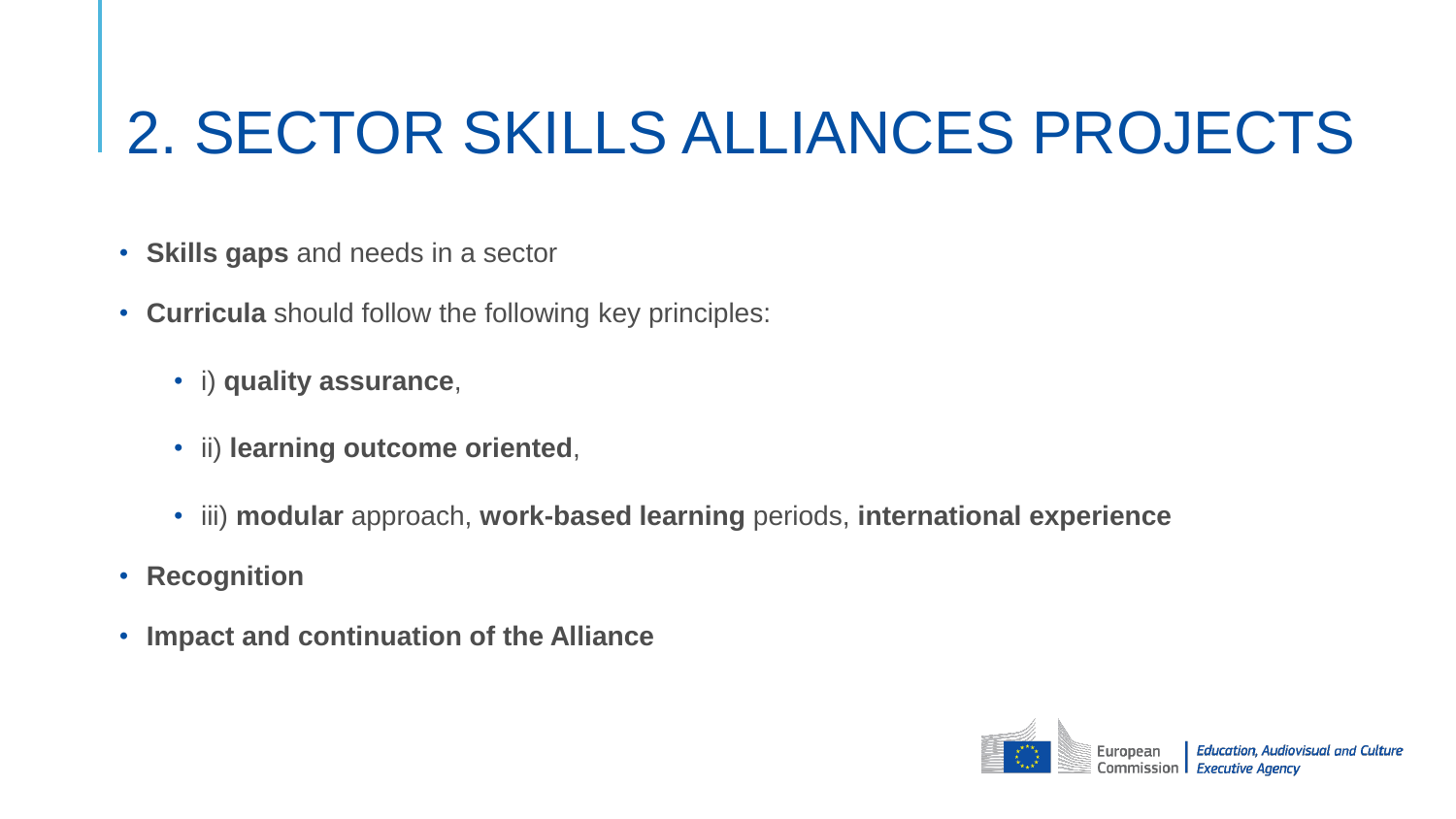#### 2. EQ - WOOD– YOUR PROJECT

- *Survey of needs and VET*
- *Joint qualification - mobility*
- *Digital and green skills, innovation*
- *Attractivness of VET*
- *International community of practice*
- *Cooperation and dialogue with social partners*

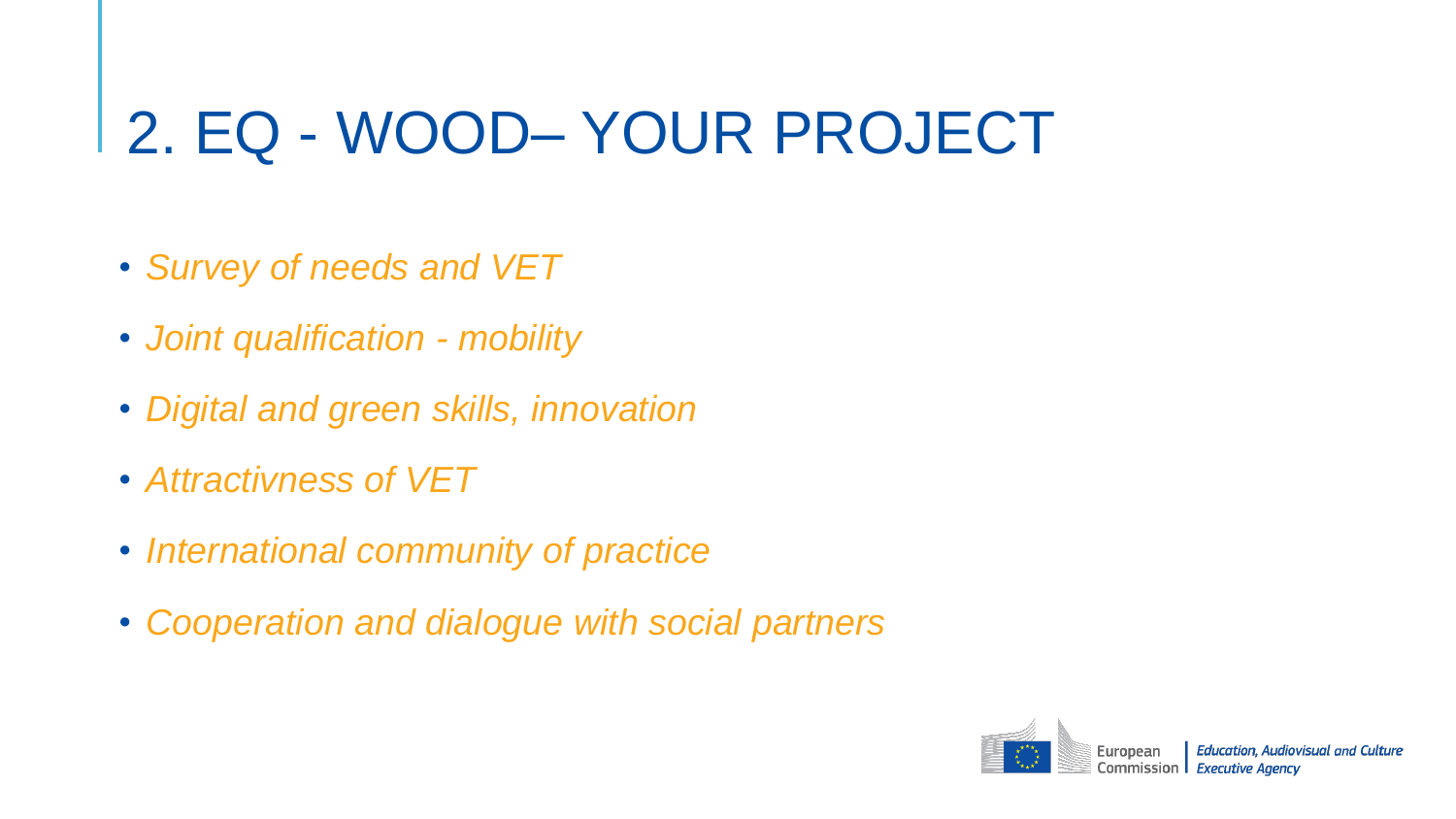### 3. APPROVED PROJECTS

- Lits of approved SSA projects [https://www.eacea.ec.europa.eu/grants/2014-2020/erasmus\\_en](https://www.eacea.ec.europa.eu/grants/2014-2020/erasmus_en)
- Erasmus+ project results platform <http://ec.europa.eu/programmes/erasmus-plus/projects>



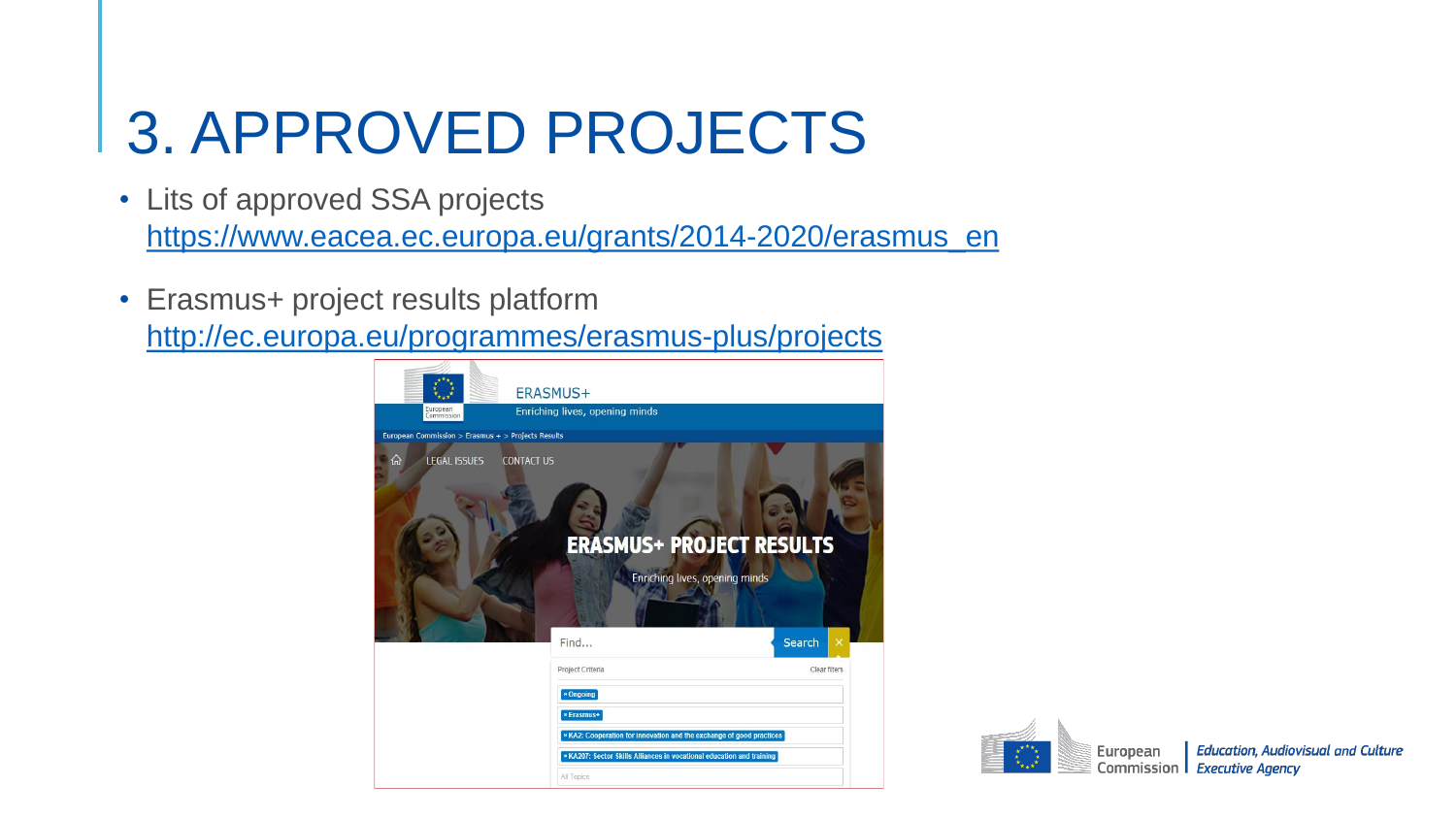#### 3. Sector Skills Alliances - BLUEPRINT



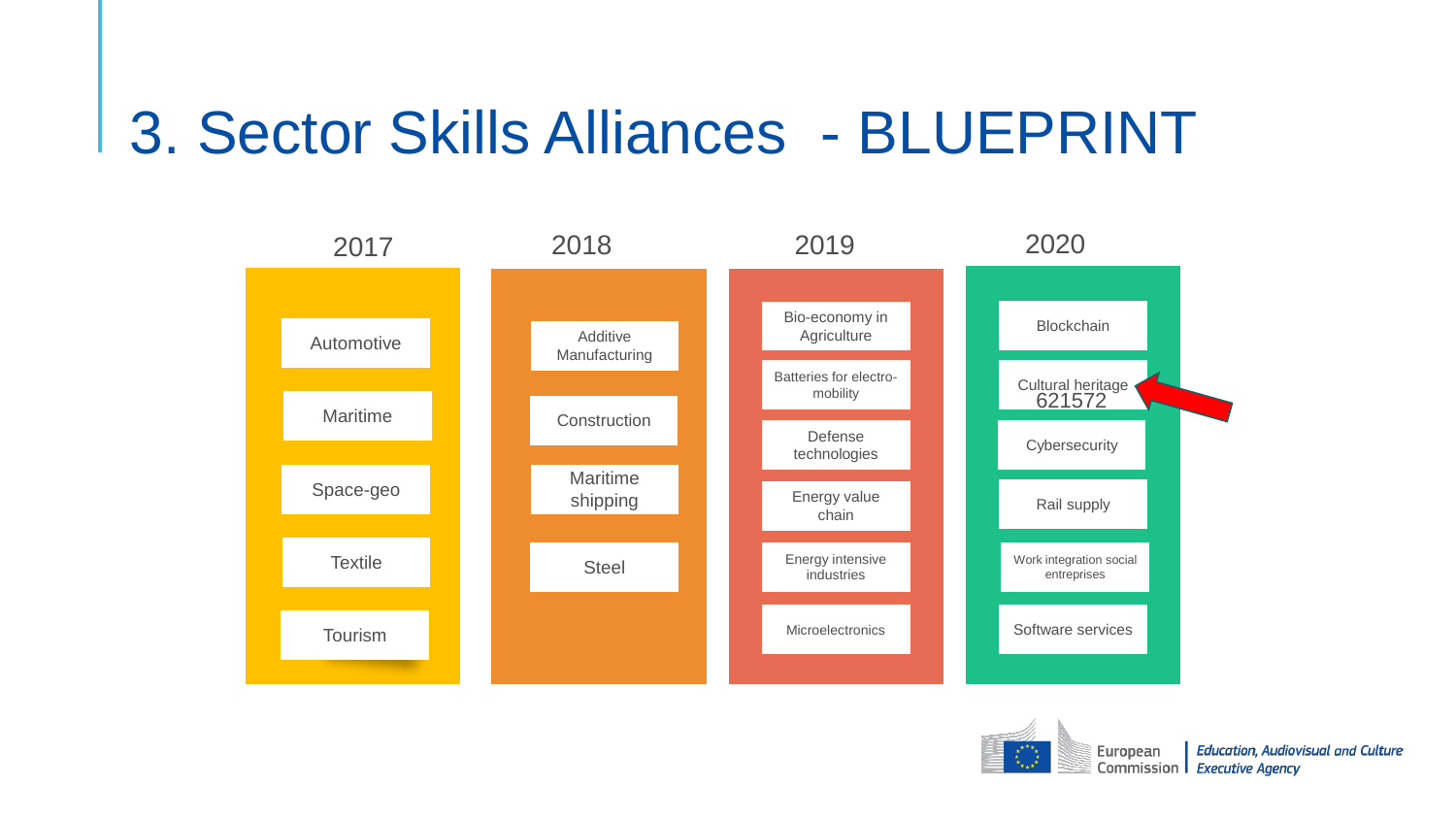#### 3. Centres of Vocational Excellence projects

2020

**621192-EPP-1-2020-1- ES-EPPKA3-VET-COVE** 

**ALLVIEW - Alliance of Centres of Vocational Excellence in the Furniture and Wood** 

**Sector Start: 01-11-2020 - End: 31-10-2024** 

**EU Grant: 3 959 959 EUR**

**Partner: FEDERAZIONE ITALIANA DELLE INDUSTRIE DEL LEGNO DEL SUGHERO DEL MOBILEE DELL' ARREDAMENTO ASSOCIAZIONE**